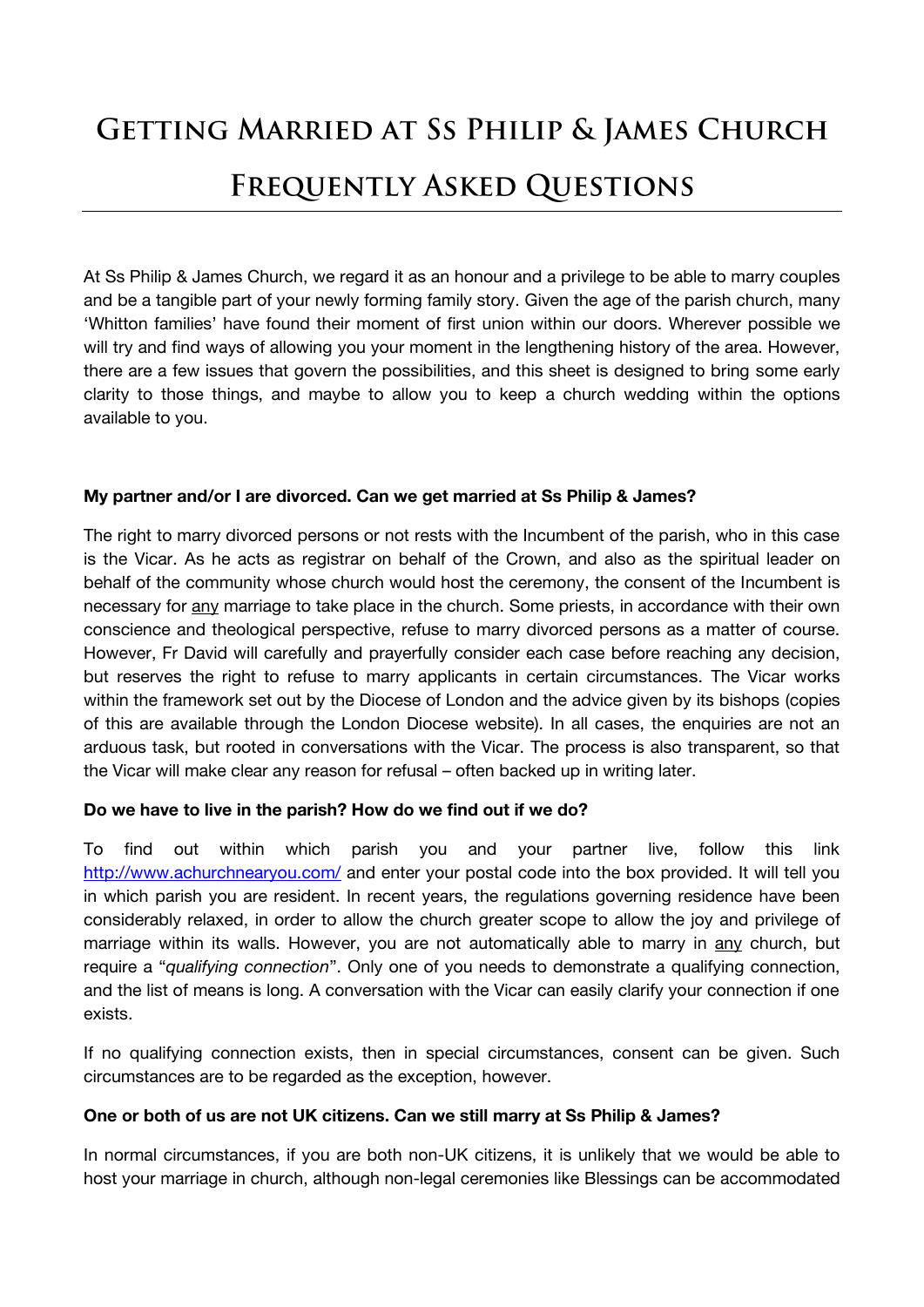gladly and with similar levels of 'the big day'. However, if one of you is a UK citizen, an alternative route is taken to prepare for the marriage from that of Banns which affects all other couples. You would, in this situation, apply for a Bishop's Licence which involves meeting with a Diocesan Surrogate for Marriage. That officer will take copies of passports, visas and other legal documents from both parties and will ask you to confirm by oath various things. This, in association with the Incumbent's agreement to perform the marriage is normally sufficient for a Bishop's License (known commonly as a 'Common License"). In all such situations, you are required to meet with the Vicar before any such application can be made. Costs for Licenses should also be born in mind, and they currently cost in the region of £170.

## **What are Banns of Marriage?**

Banns are public consultations called in parish churches designed to assure the safety and legality of the application of a couple to marry. They are the time when people have an appropriate opportunity to legally object to the union and they must be read both in the parish church where the marriage is to take place as well as any parish churches where you may be resident at the time that they are read. Banns must be read within the principal Sunday service and on three separate occasions. Where a Common License is granted, the need for Banns is removed. It is important to note that the responsibility for obtaining a Banns Certificate (proof that the Banns have been called and that no objection was made and upheld) rests with the couple. Banns Certificates are required by the Vicar on or before the rehearsal, and a failure to present a Certificate in advance of the ceremony will form cause for it to be cancelled.

## **What is involved in a church wedding?**

Churches weddings are typically the most meaningful and special way to marry if you have some sympathy with the beliefs of the Christian faith. Priests and ministers are trained and often very gifted in this type of ministry and we believe that we go well beyond other forms of marriage ceremony which can have the feel of being too quick or lack meaning beyond the words of the vows themselves. We are proud of this ability to deliver a memorable and significant service that is more than a brief preamble for a party! We believe that the reception is a celebration of the union newly formed in a wedding ceremony of its own meaning and significance, and there are many ways that we can enhance that experience in line with your own tastes and wants.

Church weddings will involve three or four hymns, a reading from the Bible, the legal bits, the pomp and ceremony that the church organ delivers in the fanfares of marriage, opportunities for friends and loved-ones to participate, the music of your choice, and of course your place in the long history rooted in the church and the community it serves. A church wedding lasts anything up to an hour (though typically 45 minutes) and at Ss Philip & James we are blessed with beautiful buildings and grounds that serve as the perfect backdrop to the Big Day.

Specific plans for the ceremony are made directly with the Vicar who will help you to prepare the service step-by-step. The choices will, wherever possible, be yours – and the Vicar's job is simply to help you receive the marriage ceremony of your dreams.